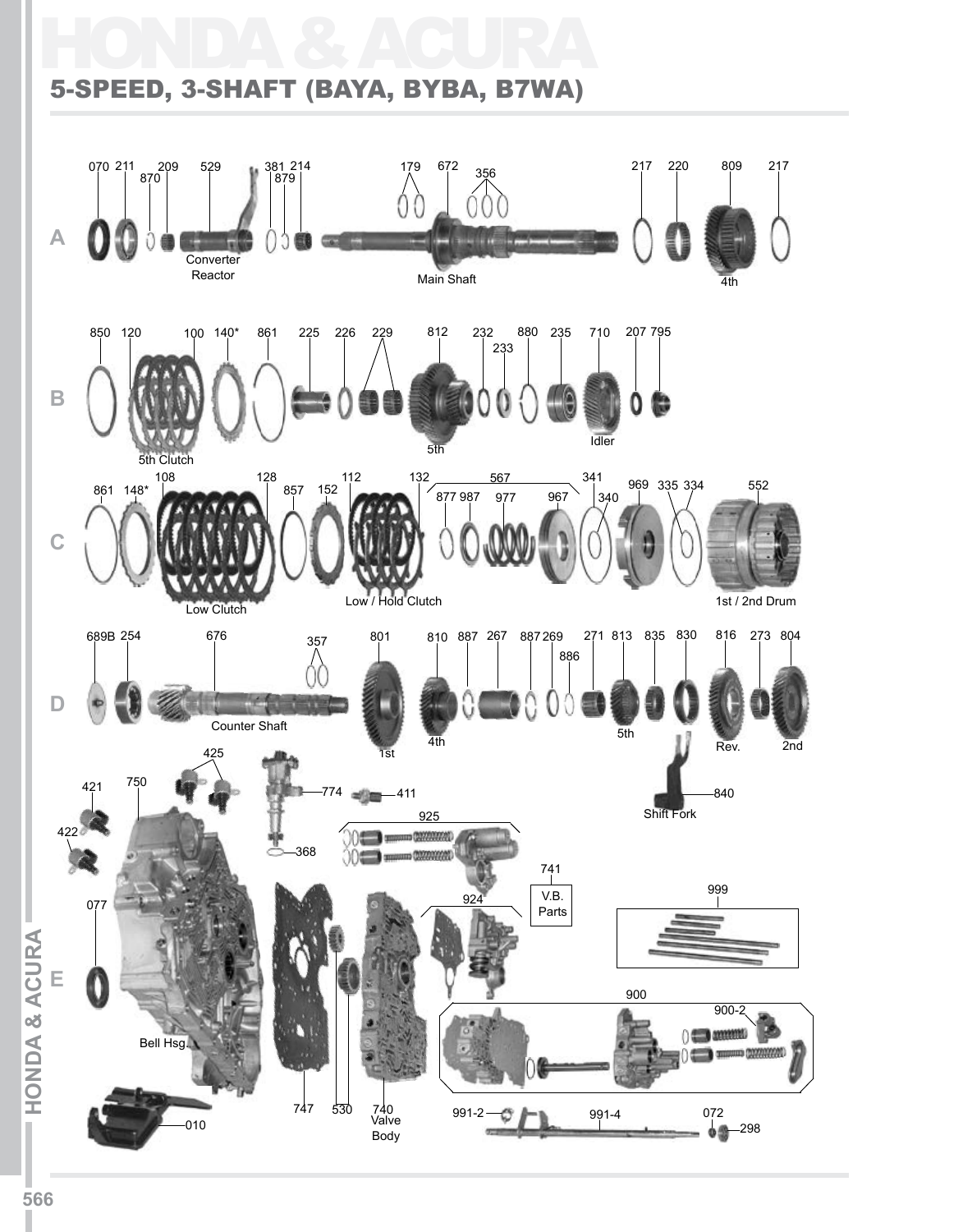# HONDA & ACURA 5-Speed, 3-Shaft (BAYA, BYBA, B7WA)

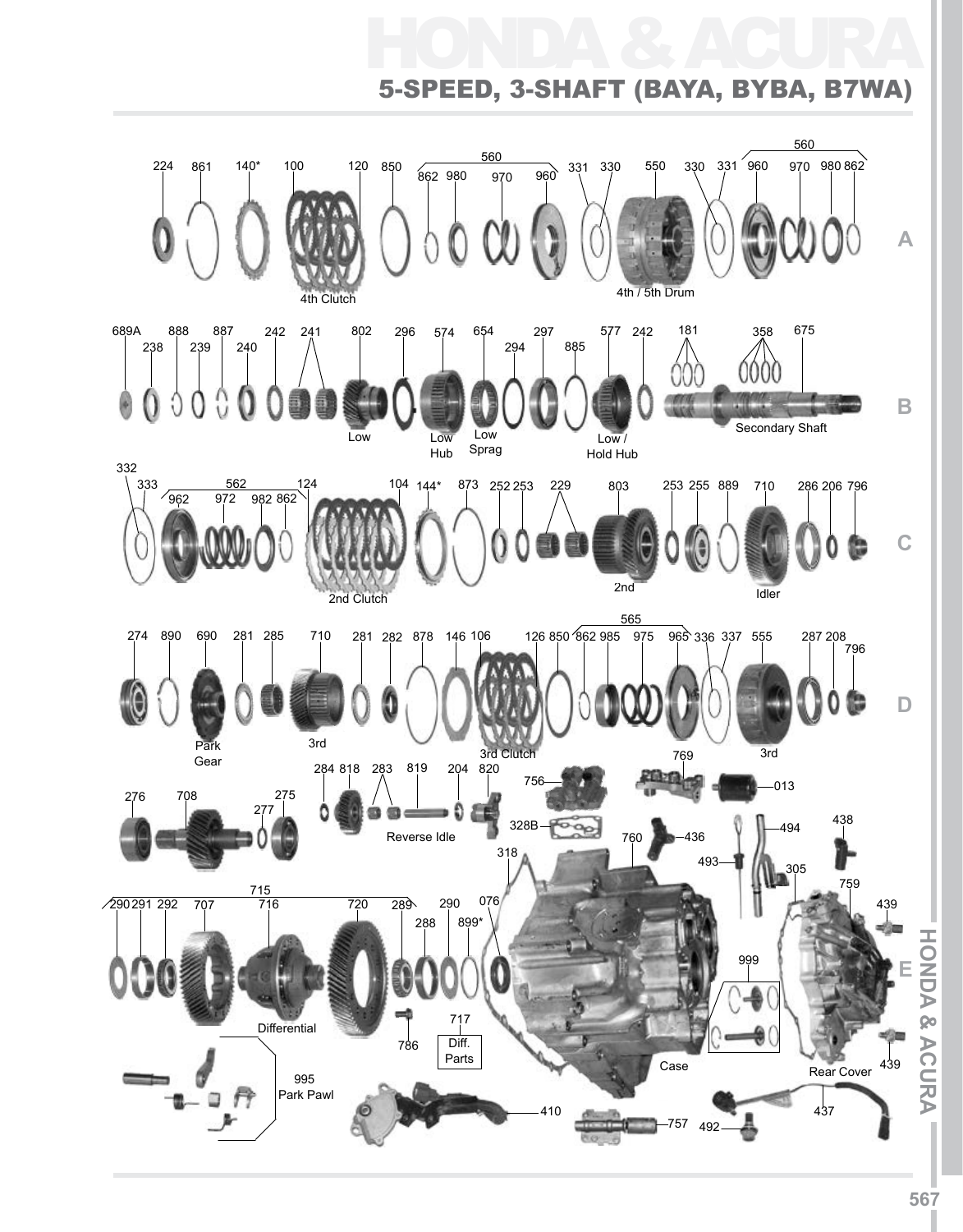### 4 & 5-SPEED, 3-SHAFT (B7XA, B7TA, BAYA, BYBA)

|       | ILL# Part#    |                                    | QTY | REF#      |
|-------|---------------|------------------------------------|-----|-----------|
|       |               | <b>KITS</b>                        |     |           |
|       |               |                                    |     |           |
|       |               | MAYA/MFYA/MGFA/MGHA/MGSA/M7WA/M7ZA |     |           |
|       |               |                                    |     |           |
|       |               | <b>FILTERS</b>                     |     |           |
|       |               |                                    |     |           |
|       |               |                                    |     |           |
|       |               |                                    |     |           |
|       |               | <b>BUSHINGS</b>                    |     |           |
|       |               |                                    |     |           |
|       |               |                                    |     |           |
|       |               | <b>METAL CLAD SEALS</b>            |     |           |
|       |               |                                    |     |           |
|       |               |                                    |     |           |
|       |               | <b>FRICTIONS</b>                   |     |           |
|       |               |                                    |     |           |
|       |               |                                    |     |           |
|       |               |                                    |     |           |
|       |               |                                    |     |           |
|       |               |                                    |     |           |
|       |               |                                    |     |           |
|       |               |                                    |     |           |
|       |               |                                    |     |           |
|       |               |                                    |     |           |
|       |               |                                    |     |           |
|       |               |                                    |     |           |
|       |               |                                    |     |           |
|       |               |                                    |     |           |
|       |               |                                    |     |           |
| $119$ | RK88LAF.<br>. | B7XA / B7ZA / M7ZA 1997-02         |     | RCP96-223 |
|       |               |                                    |     |           |
|       |               |                                    |     |           |
|       |               |                                    |     |           |
|       |               |                                    |     |           |
|       |               |                                    |     |           |
|       |               | <b>STEELS</b>                      |     |           |
|       |               |                                    |     |           |
|       |               |                                    |     |           |
|       |               |                                    |     |           |
|       |               |                                    |     |           |
|       |               |                                    |     |           |
|       |               |                                    |     |           |
|       |               |                                    |     |           |
|       |               |                                    |     |           |
|       |               |                                    |     |           |
|       |               |                                    |     |           |
|       |               |                                    |     |           |
|       |               |                                    |     |           |
|       |               |                                    |     |           |
|       |               |                                    |     |           |
|       |               |                                    |     |           |
|       |               |                                    |     |           |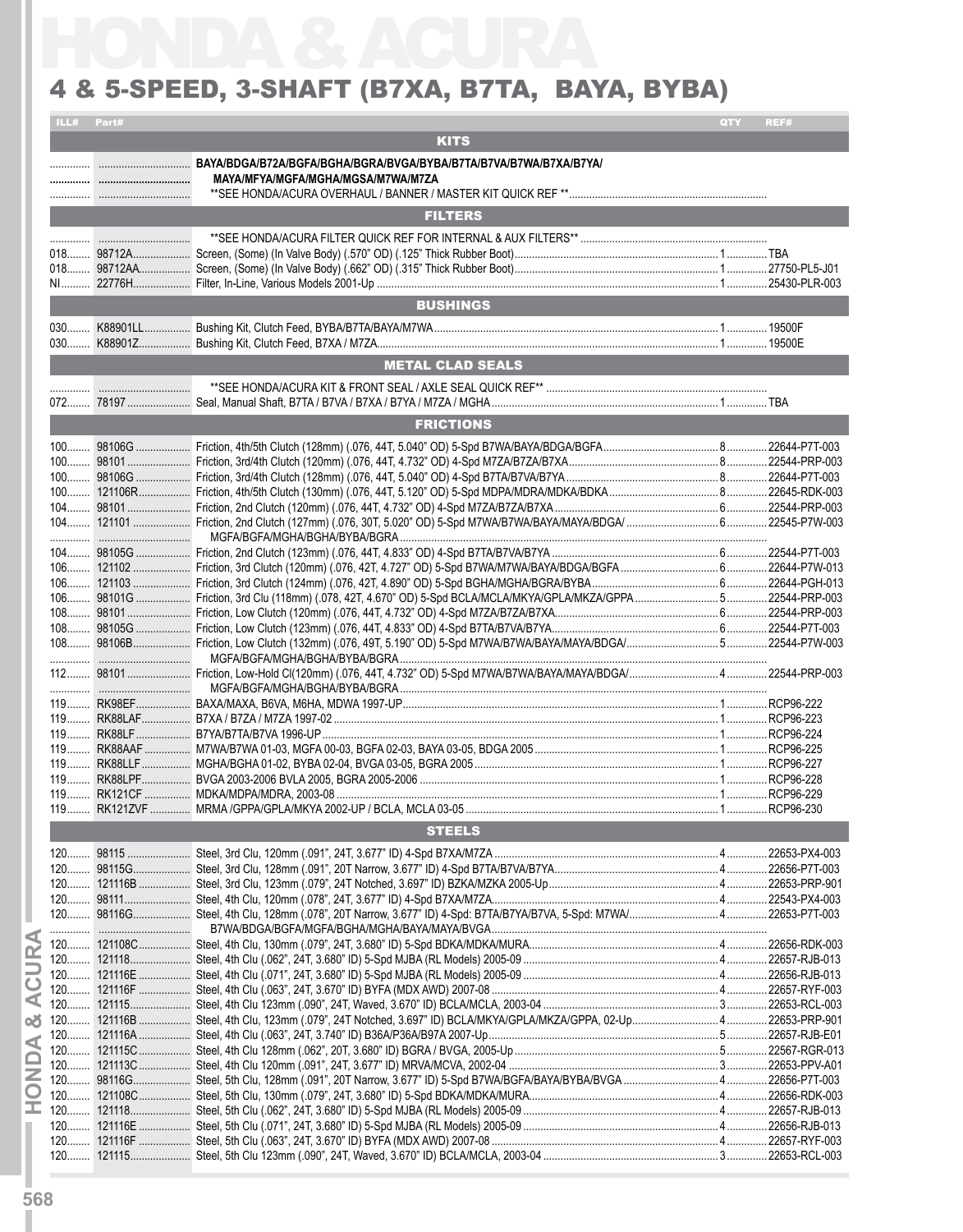| ILL# Part# |                        | QTY REF# |  |
|------------|------------------------|----------|--|
|            |                        |          |  |
|            |                        |          |  |
|            |                        |          |  |
|            |                        |          |  |
|            |                        |          |  |
|            |                        |          |  |
|            |                        |          |  |
|            |                        |          |  |
|            |                        |          |  |
|            |                        |          |  |
|            |                        |          |  |
|            |                        |          |  |
|            |                        |          |  |
|            |                        |          |  |
|            |                        |          |  |
|            |                        |          |  |
|            |                        |          |  |
|            |                        |          |  |
|            |                        |          |  |
|            |                        |          |  |
|            |                        |          |  |
|            |                        |          |  |
|            |                        |          |  |
|            |                        |          |  |
|            |                        |          |  |
|            |                        |          |  |
|            |                        |          |  |
|            |                        |          |  |
|            |                        |          |  |
|            |                        |          |  |
|            | <b>PRESSURE PLATES</b> |          |  |
|            |                        |          |  |
|            |                        |          |  |
|            |                        |          |  |
|            |                        |          |  |
|            |                        |          |  |
|            |                        |          |  |
|            |                        |          |  |
|            |                        |          |  |
|            |                        |          |  |
|            |                        |          |  |
|            |                        |          |  |
|            |                        |          |  |
|            |                        |          |  |
|            |                        |          |  |
|            |                        |          |  |
|            |                        |          |  |
|            |                        |          |  |
|            |                        |          |  |
|            |                        |          |  |
|            |                        |          |  |
|            |                        |          |  |
|            |                        |          |  |
|            |                        |          |  |
|            |                        |          |  |
|            |                        |          |  |
|            |                        |          |  |
|            |                        |          |  |
|            |                        |          |  |
|            |                        |          |  |
|            |                        |          |  |
|            |                        |          |  |
|            |                        |          |  |
|            |                        |          |  |
|            |                        |          |  |
|            |                        |          |  |
|            |                        |          |  |
|            |                        |          |  |
|            |                        |          |  |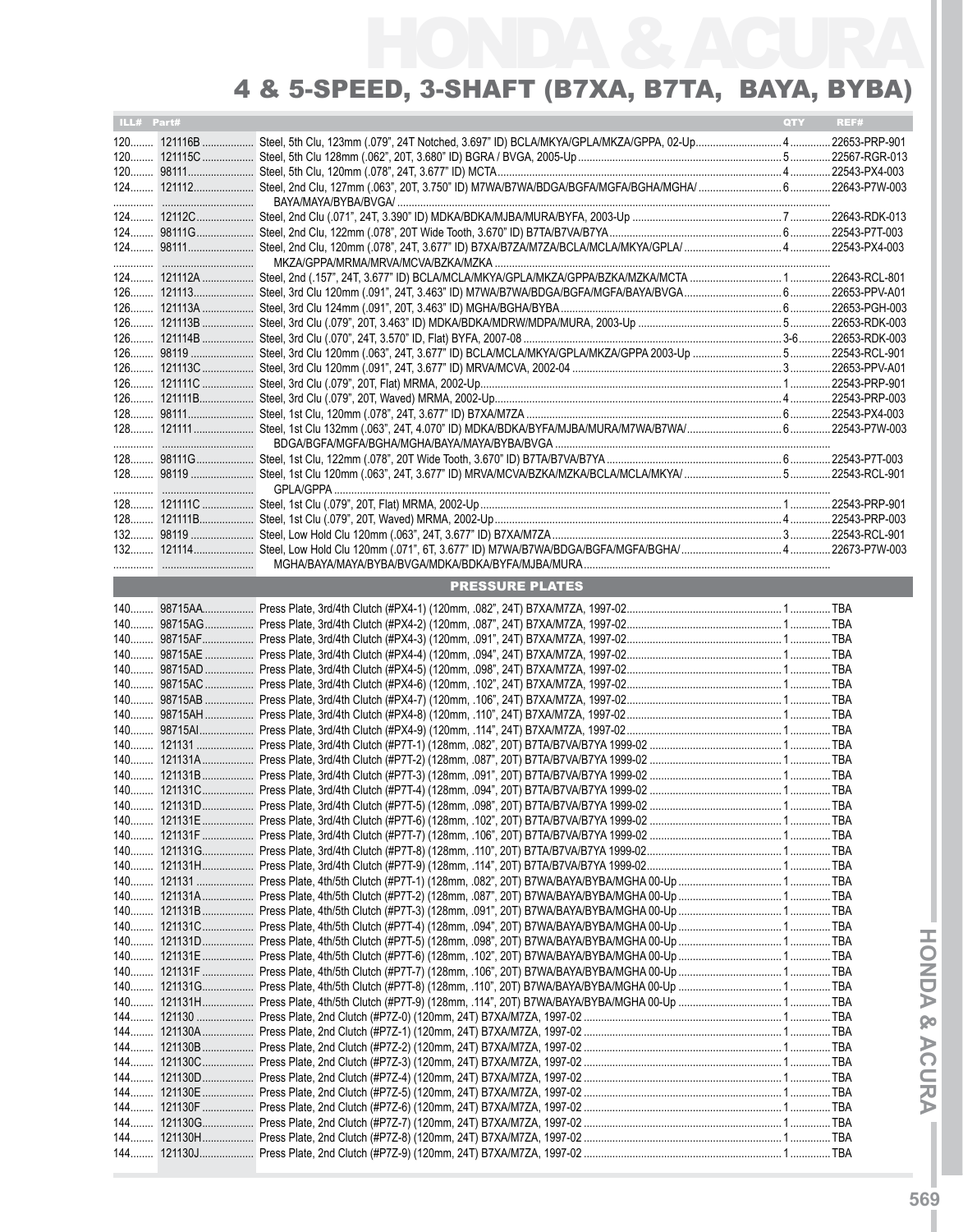|       | ILL# Part# | <b>QTY</b> | REF# |
|-------|------------|------------|------|
|       |            |            |      |
|       |            |            |      |
|       |            |            |      |
|       |            |            |      |
|       |            |            |      |
|       |            |            |      |
|       |            |            |      |
|       |            |            |      |
|       |            |            |      |
|       |            |            |      |
|       |            |            |      |
|       |            |            |      |
|       |            |            |      |
|       |            |            |      |
|       |            |            |      |
|       |            |            |      |
|       |            |            |      |
|       |            |            |      |
|       |            |            |      |
|       |            |            |      |
|       |            |            |      |
|       |            |            |      |
|       |            |            |      |
|       |            |            |      |
|       |            |            |      |
|       |            |            |      |
|       |            |            |      |
|       |            |            |      |
|       |            |            |      |
|       |            |            |      |
|       |            |            |      |
|       |            |            |      |
|       |            |            |      |
|       |            |            |      |
|       |            |            |      |
|       |            |            |      |
|       |            |            |      |
|       |            |            |      |
|       |            |            |      |
|       |            |            |      |
|       |            |            |      |
|       |            |            |      |
|       |            |            |      |
|       |            |            |      |
|       |            |            |      |
|       |            |            |      |
|       |            |            |      |
|       |            |            |      |
|       |            |            |      |
|       |            |            |      |
|       |            |            |      |
|       |            |            |      |
|       |            |            |      |
|       |            |            |      |
|       |            |            |      |
| 148   |            |            |      |
|       |            |            |      |
|       |            |            |      |
|       |            |            |      |
|       |            |            |      |
| 148   |            |            |      |
|       |            |            |      |
| $148$ |            |            |      |
|       |            |            |      |
|       |            |            |      |
| $148$ |            |            |      |
|       |            |            |      |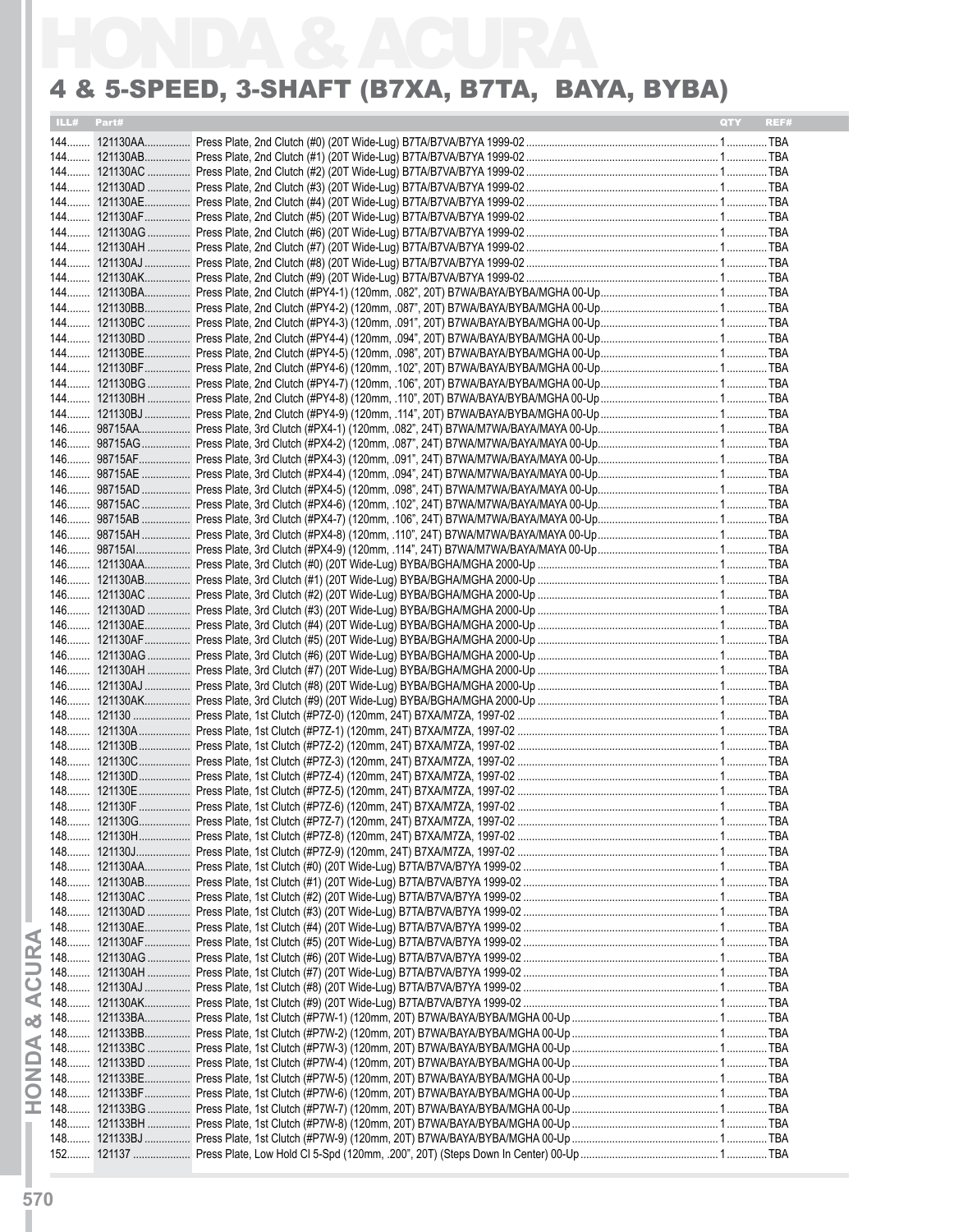| ILL# Part# |                               | <b>QTY</b> | REF# |
|------------|-------------------------------|------------|------|
|            | <b>SEALING RINGS</b>          |            |      |
|            |                               |            |      |
|            |                               |            |      |
|            | <b>VALVE BODY KITS</b>        |            |      |
|            |                               |            |      |
|            |                               |            |      |
|            |                               |            |      |
|            |                               |            |      |
|            |                               |            |      |
|            |                               |            |      |
|            |                               |            |      |
|            |                               |            |      |
|            |                               |            |      |
|            |                               |            |      |
|            |                               |            |      |
|            | <b>WASHERS &amp; BEARINGS</b> |            |      |
|            |                               |            |      |
|            |                               |            |      |
|            |                               |            |      |
|            |                               |            |      |
|            |                               |            |      |
|            |                               |            |      |
|            |                               |            |      |
|            |                               |            |      |
|            |                               |            |      |
|            |                               |            |      |
|            |                               |            |      |
|            |                               |            |      |
|            |                               |            |      |
|            |                               |            |      |
|            |                               |            |      |
|            |                               |            |      |
|            |                               |            |      |
|            |                               |            |      |
|            |                               |            |      |
|            |                               |            |      |
|            |                               |            |      |
|            |                               |            |      |
|            |                               |            |      |
|            |                               |            |      |
|            |                               |            |      |
|            |                               |            |      |
|            |                               |            |      |
|            |                               |            |      |
|            |                               |            |      |
|            |                               |            |      |
|            |                               |            |      |
|            |                               |            |      |
|            |                               |            |      |
|            |                               |            |      |
|            |                               |            |      |
|            |                               |            |      |
|            |                               |            |      |
| 253        |                               |            |      |
| 253        |                               |            |      |
|            |                               |            |      |
|            |                               |            |      |
|            |                               |            |      |
| 255        |                               |            |      |
| 267        |                               |            |      |
|            |                               |            |      |
|            |                               |            |      |
|            |                               |            |      |
|            |                               |            |      |
|            |                               |            |      |
| 273        |                               |            |      |
|            |                               |            |      |
|            |                               |            |      |
| 274        |                               |            |      |
| 275        |                               |            |      |
| 276        |                               |            |      |
|            |                               |            |      |

**IHON D A & ACURAI**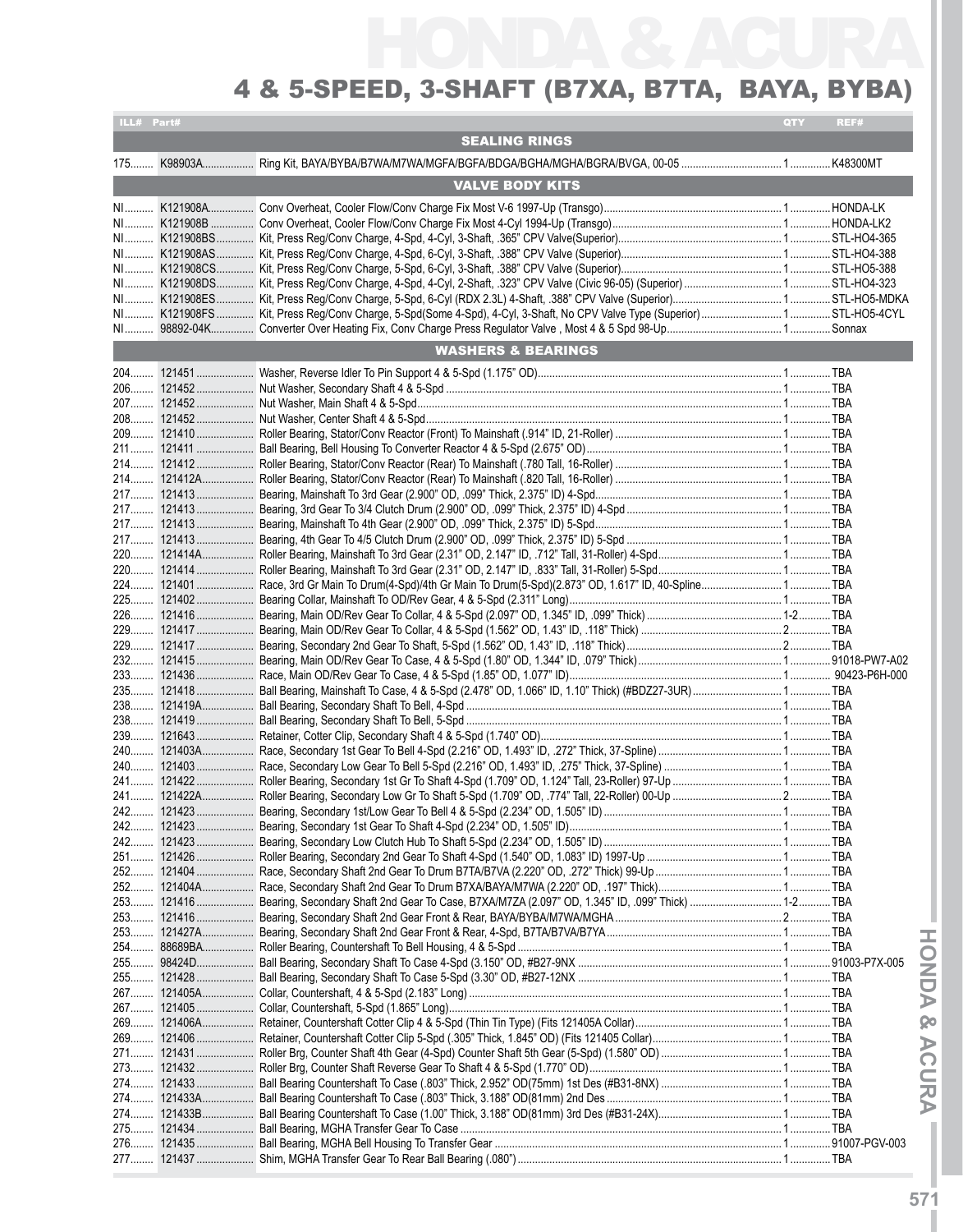|        | ILL# Part# |                                                                                                      | REF# |
|--------|------------|------------------------------------------------------------------------------------------------------|------|
|        |            |                                                                                                      |      |
|        |            |                                                                                                      |      |
|        |            |                                                                                                      |      |
|        |            |                                                                                                      |      |
|        |            |                                                                                                      |      |
|        |            |                                                                                                      |      |
|        |            |                                                                                                      |      |
|        |            |                                                                                                      |      |
|        |            |                                                                                                      |      |
|        |            |                                                                                                      |      |
|        |            |                                                                                                      |      |
|        |            |                                                                                                      |      |
|        |            |                                                                                                      |      |
|        |            |                                                                                                      |      |
|        |            |                                                                                                      |      |
|        |            |                                                                                                      |      |
|        |            |                                                                                                      |      |
|        |            |                                                                                                      |      |
|        |            |                                                                                                      |      |
|        |            |                                                                                                      |      |
|        |            |                                                                                                      |      |
|        |            |                                                                                                      |      |
|        |            |                                                                                                      |      |
|        |            |                                                                                                      |      |
|        |            |                                                                                                      |      |
|        |            |                                                                                                      |      |
|        |            |                                                                                                      |      |
|        |            |                                                                                                      |      |
|        |            |                                                                                                      |      |
|        |            |                                                                                                      |      |
|        |            |                                                                                                      |      |
|        |            |                                                                                                      |      |
|        |            |                                                                                                      |      |
|        |            | 297 121449  Ball Brg, BAYA/BYBA/B7WA/MFYA/MGHA/MGSA/M7WA Low Gear To Low/Hold Hub (2ndary Shaft) TBA |      |
|        |            | <b>GASKETS &amp; RUBBER COMPONENTS</b>                                                               |      |
|        |            |                                                                                                      |      |
|        |            |                                                                                                      |      |
|        |            |                                                                                                      |      |
|        |            |                                                                                                      |      |
|        |            |                                                                                                      |      |
|        |            |                                                                                                      |      |
|        |            |                                                                                                      |      |
|        |            |                                                                                                      |      |
|        |            |                                                                                                      |      |
|        |            |                                                                                                      |      |
|        |            |                                                                                                      |      |
|        |            |                                                                                                      |      |
|        |            |                                                                                                      |      |
|        |            |                                                                                                      |      |
|        |            |                                                                                                      |      |
| 328B   |            |                                                                                                      |      |
| $328B$ |            |                                                                                                      |      |
|        |            |                                                                                                      |      |
|        |            | <b>ELECTRICAL COMPONENTS</b>                                                                         |      |
|        |            |                                                                                                      |      |
|        |            |                                                                                                      |      |
|        |            |                                                                                                      |      |
|        |            |                                                                                                      |      |
|        |            |                                                                                                      |      |

**IHON D A &**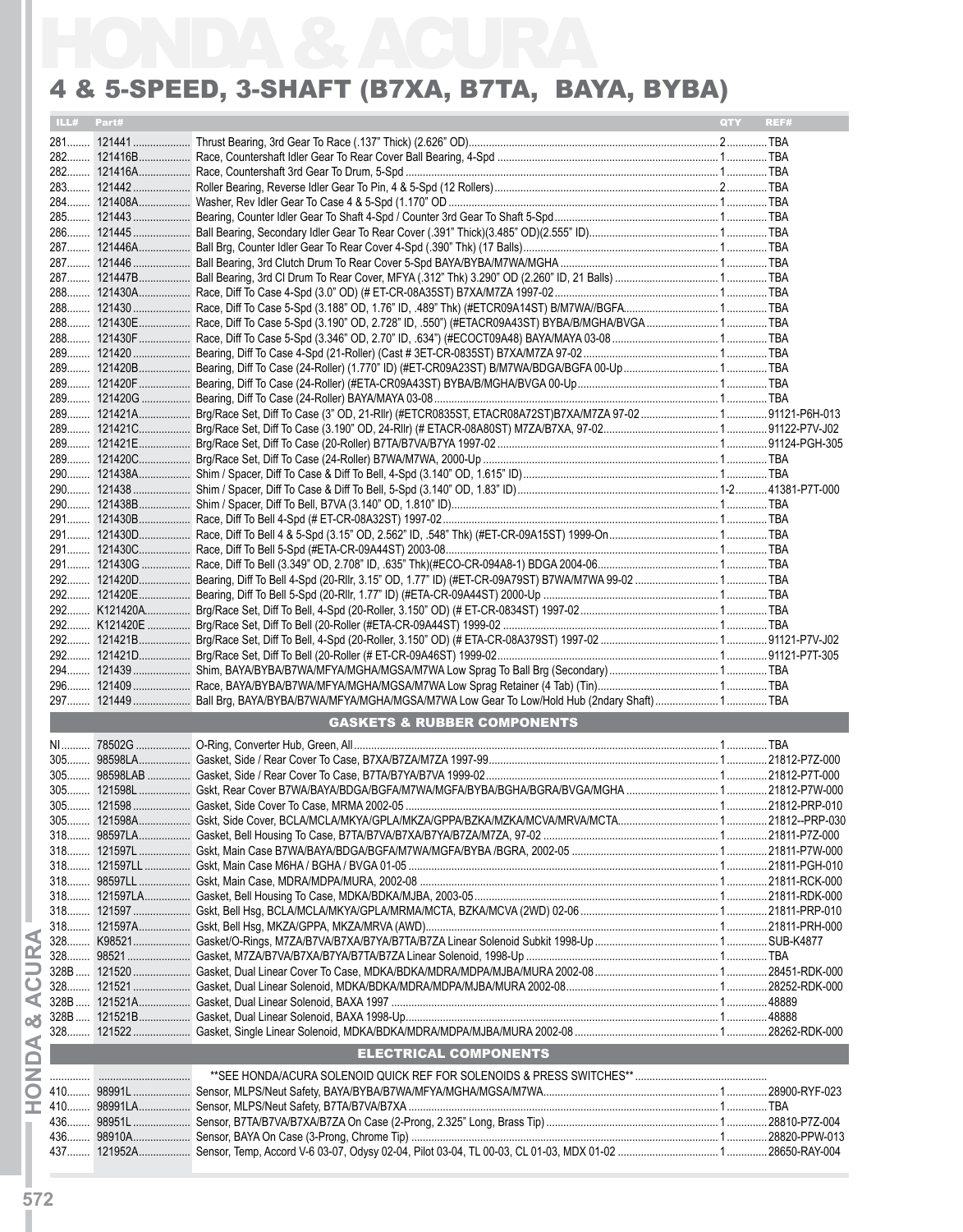|     | ILL# Part#<br>QTY<br>REF# |                                             |  |  |  |  |
|-----|---------------------------|---------------------------------------------|--|--|--|--|
|     |                           |                                             |  |  |  |  |
|     |                           |                                             |  |  |  |  |
|     |                           |                                             |  |  |  |  |
|     |                           |                                             |  |  |  |  |
|     |                           |                                             |  |  |  |  |
|     |                           |                                             |  |  |  |  |
|     |                           |                                             |  |  |  |  |
|     |                           |                                             |  |  |  |  |
|     |                           |                                             |  |  |  |  |
|     |                           | <b>MISCELLANEOUS COMPONENTS</b>             |  |  |  |  |
|     |                           |                                             |  |  |  |  |
|     |                           |                                             |  |  |  |  |
|     |                           |                                             |  |  |  |  |
|     |                           |                                             |  |  |  |  |
|     |                           |                                             |  |  |  |  |
| 496 |                           |                                             |  |  |  |  |
| 496 |                           |                                             |  |  |  |  |
|     |                           |                                             |  |  |  |  |
|     |                           |                                             |  |  |  |  |
|     |                           | <b>PUMP COMPONENTS</b>                      |  |  |  |  |
|     |                           |                                             |  |  |  |  |
|     |                           |                                             |  |  |  |  |
|     |                           |                                             |  |  |  |  |
|     |                           | <b>DRUMS, CLUTCH PISTON KITS &amp; HUBS</b> |  |  |  |  |
|     |                           |                                             |  |  |  |  |
|     |                           |                                             |  |  |  |  |
|     |                           |                                             |  |  |  |  |
|     |                           |                                             |  |  |  |  |
|     |                           |                                             |  |  |  |  |
|     |                           |                                             |  |  |  |  |
|     |                           |                                             |  |  |  |  |
|     |                           |                                             |  |  |  |  |
|     |                           |                                             |  |  |  |  |
|     |                           |                                             |  |  |  |  |
|     |                           |                                             |  |  |  |  |
|     |                           |                                             |  |  |  |  |
|     |                           |                                             |  |  |  |  |
|     |                           |                                             |  |  |  |  |
|     |                           |                                             |  |  |  |  |
|     |                           |                                             |  |  |  |  |
|     |                           |                                             |  |  |  |  |
|     |                           |                                             |  |  |  |  |
|     |                           |                                             |  |  |  |  |
|     |                           |                                             |  |  |  |  |
|     |                           |                                             |  |  |  |  |
|     |                           |                                             |  |  |  |  |
|     |                           |                                             |  |  |  |  |
|     |                           |                                             |  |  |  |  |
|     |                           |                                             |  |  |  |  |
|     |                           |                                             |  |  |  |  |
|     |                           |                                             |  |  |  |  |
|     |                           |                                             |  |  |  |  |
| 574 |                           |                                             |  |  |  |  |
|     |                           |                                             |  |  |  |  |
|     |                           | <b>SPRAGS</b>                               |  |  |  |  |
|     |                           |                                             |  |  |  |  |
|     |                           |                                             |  |  |  |  |
|     |                           |                                             |  |  |  |  |
|     |                           |                                             |  |  |  |  |
|     |                           |                                             |  |  |  |  |
|     |                           |                                             |  |  |  |  |
|     |                           | <b>SHAFTS &amp; PARK GEARS</b>              |  |  |  |  |
|     |                           |                                             |  |  |  |  |
|     |                           |                                             |  |  |  |  |
|     |                           |                                             |  |  |  |  |

**IHON D A & ACURAI**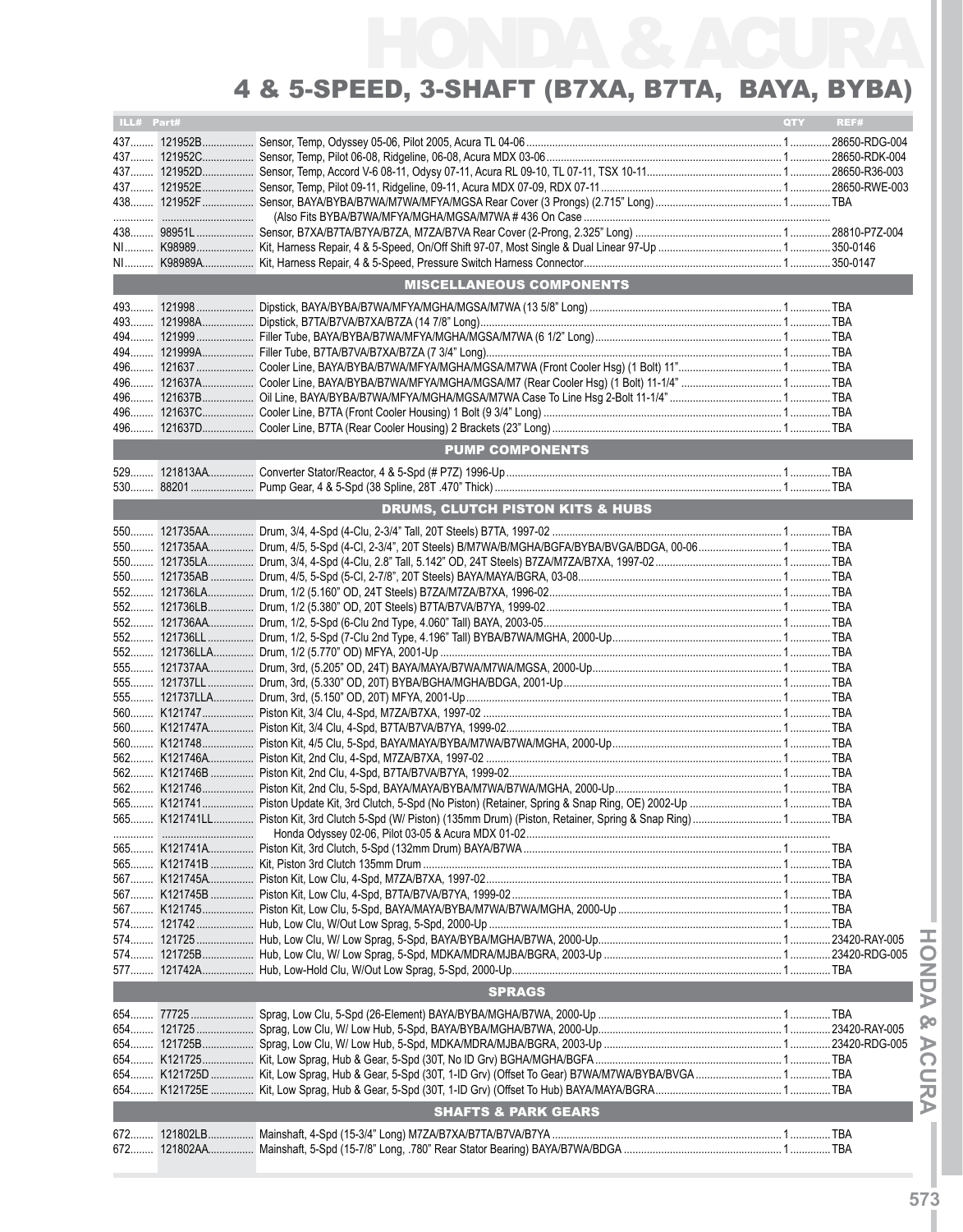|       | ILL# Part# |                                                                                                                   | <b>OTY</b><br>REF# |
|-------|------------|-------------------------------------------------------------------------------------------------------------------|--------------------|
|       |            |                                                                                                                   |                    |
|       |            |                                                                                                                   |                    |
|       |            |                                                                                                                   |                    |
|       |            |                                                                                                                   |                    |
|       |            |                                                                                                                   |                    |
|       |            |                                                                                                                   |                    |
|       |            |                                                                                                                   |                    |
|       |            |                                                                                                                   |                    |
|       |            |                                                                                                                   |                    |
|       |            |                                                                                                                   |                    |
|       |            |                                                                                                                   |                    |
|       |            |                                                                                                                   |                    |
|       |            |                                                                                                                   |                    |
|       |            |                                                                                                                   |                    |
|       |            |                                                                                                                   |                    |
|       |            |                                                                                                                   |                    |
|       |            |                                                                                                                   |                    |
|       |            |                                                                                                                   |                    |
|       |            |                                                                                                                   |                    |
|       |            |                                                                                                                   |                    |
|       |            |                                                                                                                   |                    |
|       |            | <b>GEARS</b>                                                                                                      |                    |
|       |            |                                                                                                                   |                    |
|       |            |                                                                                                                   |                    |
|       |            |                                                                                                                   |                    |
|       |            |                                                                                                                   |                    |
|       |            |                                                                                                                   |                    |
|       |            |                                                                                                                   |                    |
|       |            |                                                                                                                   |                    |
|       |            |                                                                                                                   |                    |
|       |            |                                                                                                                   |                    |
|       |            |                                                                                                                   |                    |
|       |            |                                                                                                                   |                    |
|       |            |                                                                                                                   |                    |
|       |            |                                                                                                                   |                    |
|       |            |                                                                                                                   |                    |
|       |            |                                                                                                                   |                    |
|       |            |                                                                                                                   |                    |
|       |            |                                                                                                                   |                    |
|       |            | <b>DIFFERENTIALS</b>                                                                                              |                    |
|       |            | 715 121910LA Diff & Ring Gr, 4-Spd (63T, 1-ID, No Speedo Gr) (20-RIr Brg To Bell / 21-RIr Brg To Case) 97-Up  TBA |                    |
|       |            |                                                                                                                   |                    |
|       |            |                                                                                                                   |                    |
|       |            |                                                                                                                   |                    |
|       |            |                                                                                                                   |                    |
|       |            |                                                                                                                   |                    |
|       |            |                                                                                                                   |                    |
|       |            |                                                                                                                   |                    |
|       |            |                                                                                                                   |                    |
|       |            |                                                                                                                   |                    |
|       |            |                                                                                                                   |                    |
|       |            |                                                                                                                   |                    |
| $716$ |            |                                                                                                                   |                    |
|       |            |                                                                                                                   |                    |
|       |            |                                                                                                                   |                    |
|       |            |                                                                                                                   |                    |
|       |            |                                                                                                                   |                    |
|       |            |                                                                                                                   |                    |
|       |            |                                                                                                                   |                    |
|       |            |                                                                                                                   |                    |
|       |            |                                                                                                                   |                    |
|       |            |                                                                                                                   |                    |
|       |            |                                                                                                                   |                    |
|       |            |                                                                                                                   |                    |
|       |            |                                                                                                                   |                    |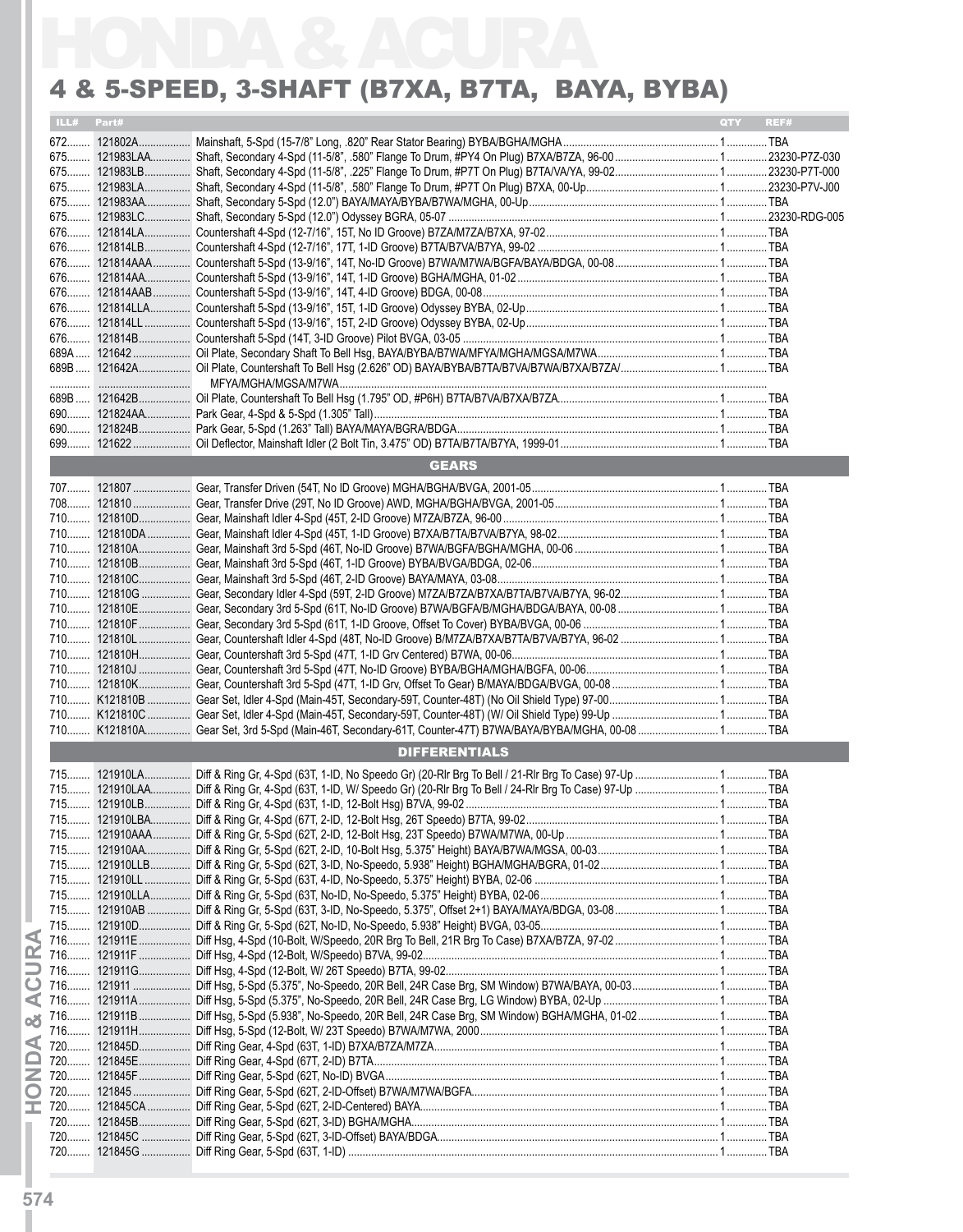| ILL# Part# |                                                                                                       | QTY | REF# |
|------------|-------------------------------------------------------------------------------------------------------|-----|------|
|            |                                                                                                       |     |      |
|            | <b>VALVE BODIES</b>                                                                                   |     |      |
|            |                                                                                                       |     |      |
|            | 740 121800LA Valve Body, 4-Spd (VB #P7Z, 2nd Accum #P7Z, Reg Body #P7Z, No-Idler Tubes) B7ZA/M7ZA TBA |     |      |
|            |                                                                                                       |     |      |
|            |                                                                                                       |     |      |
| 740        |                                                                                                       |     |      |
|            |                                                                                                       |     |      |
|            |                                                                                                       |     |      |
|            |                                                                                                       |     |      |
|            | <b>VALVE BODY COMPONENTS</b>                                                                          |     |      |
|            |                                                                                                       |     |      |
|            |                                                                                                       |     |      |
|            |                                                                                                       |     |      |
|            |                                                                                                       |     |      |
|            |                                                                                                       |     |      |
|            |                                                                                                       |     |      |
|            |                                                                                                       |     |      |
|            |                                                                                                       |     |      |
|            |                                                                                                       |     |      |
|            |                                                                                                       |     |      |
|            |                                                                                                       |     |      |
|            |                                                                                                       |     |      |
|            |                                                                                                       |     |      |
|            |                                                                                                       |     |      |
|            | <b>CASES &amp; HOUSINGS</b>                                                                           |     |      |
|            |                                                                                                       |     |      |
|            |                                                                                                       |     |      |
|            |                                                                                                       |     |      |
|            |                                                                                                       |     |      |
|            |                                                                                                       |     |      |
|            |                                                                                                       |     |      |
|            |                                                                                                       |     |      |
|            |                                                                                                       |     |      |
|            |                                                                                                       |     |      |
|            |                                                                                                       |     |      |
|            |                                                                                                       |     |      |
|            |                                                                                                       |     |      |
|            |                                                                                                       |     |      |
|            |                                                                                                       |     |      |
|            |                                                                                                       |     |      |
|            |                                                                                                       |     |      |
|            |                                                                                                       |     |      |
|            |                                                                                                       |     |      |
|            |                                                                                                       |     |      |
|            |                                                                                                       |     |      |
|            |                                                                                                       |     |      |
|            |                                                                                                       |     |      |
|            |                                                                                                       |     |      |
|            |                                                                                                       |     |      |
|            |                                                                                                       |     |      |
|            |                                                                                                       |     |      |
|            |                                                                                                       |     |      |
|            |                                                                                                       |     |      |
|            |                                                                                                       |     |      |
|            |                                                                                                       |     |      |
|            |                                                                                                       |     |      |
|            |                                                                                                       |     |      |
|            |                                                                                                       |     |      |
|            |                                                                                                       |     |      |
|            |                                                                                                       |     |      |
|            |                                                                                                       |     |      |
|            |                                                                                                       |     |      |
| 795        |                                                                                                       |     |      |
|            |                                                                                                       |     |      |
|            | <b>GEARS</b>                                                                                          |     |      |
|            |                                                                                                       |     |      |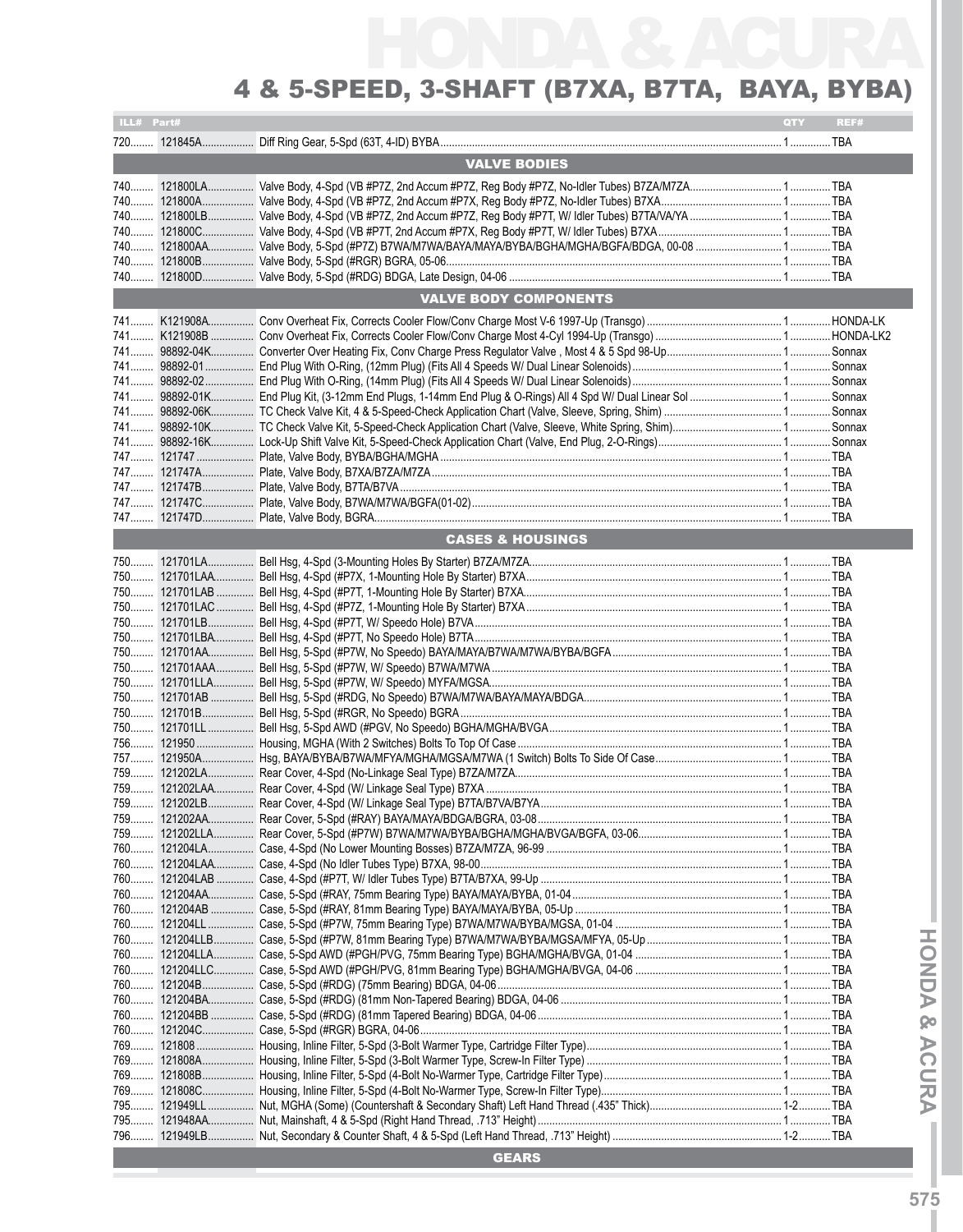|       | ILL# Part# | <b>OTY</b><br>REF# |  |
|-------|------------|--------------------|--|
|       |            |                    |  |
|       |            |                    |  |
|       |            |                    |  |
|       |            |                    |  |
|       |            |                    |  |
|       |            |                    |  |
|       |            |                    |  |
|       |            |                    |  |
|       |            |                    |  |
|       |            |                    |  |
|       |            |                    |  |
|       |            |                    |  |
|       |            |                    |  |
|       |            |                    |  |
|       |            |                    |  |
|       |            |                    |  |
|       |            |                    |  |
|       |            |                    |  |
|       |            |                    |  |
|       |            |                    |  |
|       |            |                    |  |
|       |            |                    |  |
|       |            |                    |  |
|       |            |                    |  |
|       |            |                    |  |
|       |            |                    |  |
|       |            |                    |  |
|       |            |                    |  |
|       |            |                    |  |
|       |            |                    |  |
|       |            |                    |  |
|       |            |                    |  |
|       |            |                    |  |
|       |            |                    |  |
|       |            |                    |  |
|       |            |                    |  |
|       |            |                    |  |
|       |            |                    |  |
|       |            |                    |  |
|       |            |                    |  |
|       |            |                    |  |
|       |            |                    |  |
|       |            |                    |  |
|       |            |                    |  |
|       |            |                    |  |
|       |            |                    |  |
|       |            |                    |  |
| $809$ |            |                    |  |
|       |            |                    |  |
|       |            |                    |  |
| 810   |            |                    |  |
|       |            |                    |  |
|       |            |                    |  |
|       |            |                    |  |
|       |            |                    |  |
|       |            |                    |  |
| $812$ |            |                    |  |
|       |            |                    |  |
|       |            |                    |  |
|       |            |                    |  |
|       |            |                    |  |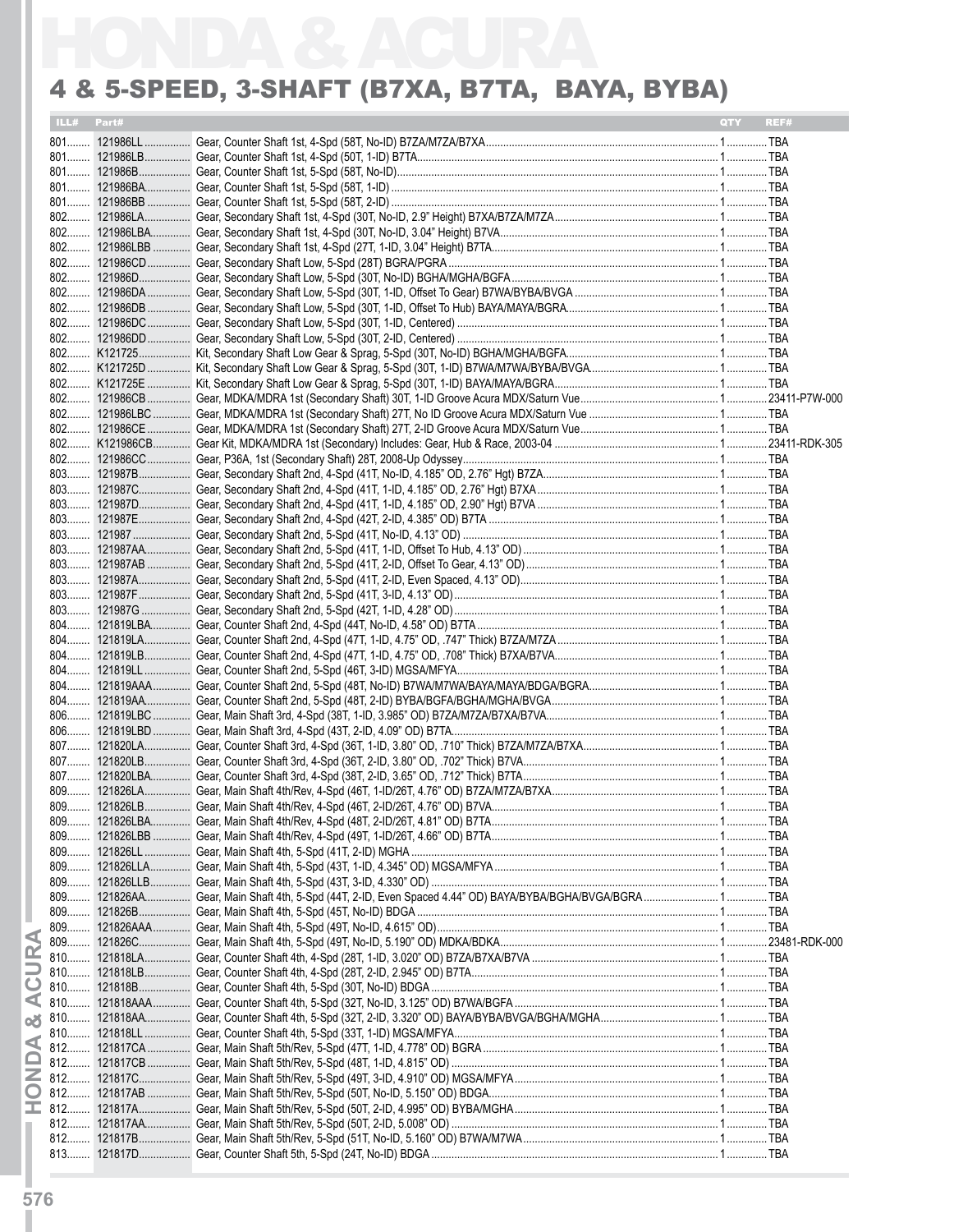### 4 & 5-SPEED, 3-SHAFT (B7XA, B7TA, BAYA, BYBA)

| ILL# Part# |              |                                                          | QTY | REF# |
|------------|--------------|----------------------------------------------------------|-----|------|
|            |              |                                                          |     |      |
|            |              |                                                          |     |      |
|            |              |                                                          |     |      |
|            |              |                                                          |     |      |
|            |              |                                                          |     |      |
|            |              |                                                          |     |      |
|            |              |                                                          |     |      |
|            |              |                                                          |     |      |
|            |              |                                                          |     |      |
|            |              |                                                          |     |      |
|            |              | <b>SELECTORS, FORKS &amp; CUSHION PLATES</b>             |     |      |
|            |              |                                                          |     |      |
|            |              |                                                          |     |      |
|            |              |                                                          |     |      |
|            |              |                                                          |     |      |
|            |              |                                                          |     |      |
|            |              |                                                          |     |      |
|            |              |                                                          |     |      |
|            |              |                                                          |     |      |
|            |              |                                                          |     |      |
|            |              | <b>SNAP RINGS</b>                                        |     |      |
|            |              |                                                          |     |      |
|            |              |                                                          |     |      |
|            |              |                                                          |     |      |
|            |              |                                                          |     |      |
|            |              |                                                          |     |      |
|            |              |                                                          |     |      |
|            |              |                                                          |     |      |
|            |              |                                                          |     |      |
|            |              |                                                          |     |      |
|            |              |                                                          |     |      |
|            |              |                                                          |     |      |
|            |              |                                                          |     |      |
|            |              |                                                          |     |      |
|            |              |                                                          |     |      |
|            |              |                                                          |     |      |
|            |              |                                                          |     |      |
|            |              |                                                          |     |      |
|            |              |                                                          |     |      |
|            |              |                                                          |     |      |
|            |              |                                                          |     |      |
|            |              |                                                          |     |      |
|            |              |                                                          |     |      |
| 885        |              |                                                          |     |      |
|            |              |                                                          |     |      |
| 888        | 121609       |                                                          |     |      |
|            |              |                                                          |     |      |
|            |              |                                                          |     |      |
|            |              | <b>SERVOS, ACCUMULATORS, PISTONS &amp; MISCELLANEOUS</b> |     |      |
|            |              |                                                          |     |      |
| 899        | 121441A      |                                                          |     |      |
| 900        | 121811LB     |                                                          |     |      |
|            | 900 121811AA |                                                          |     |      |
|            | 924 121946LA |                                                          |     |      |
|            | 924 121946LB |                                                          |     |      |
|            |              |                                                          |     |      |
|            |              |                                                          |     |      |
|            |              |                                                          |     |      |
|            |              |                                                          |     |      |
| 960        |              |                                                          |     |      |
|            |              |                                                          |     |      |
|            |              |                                                          |     |      |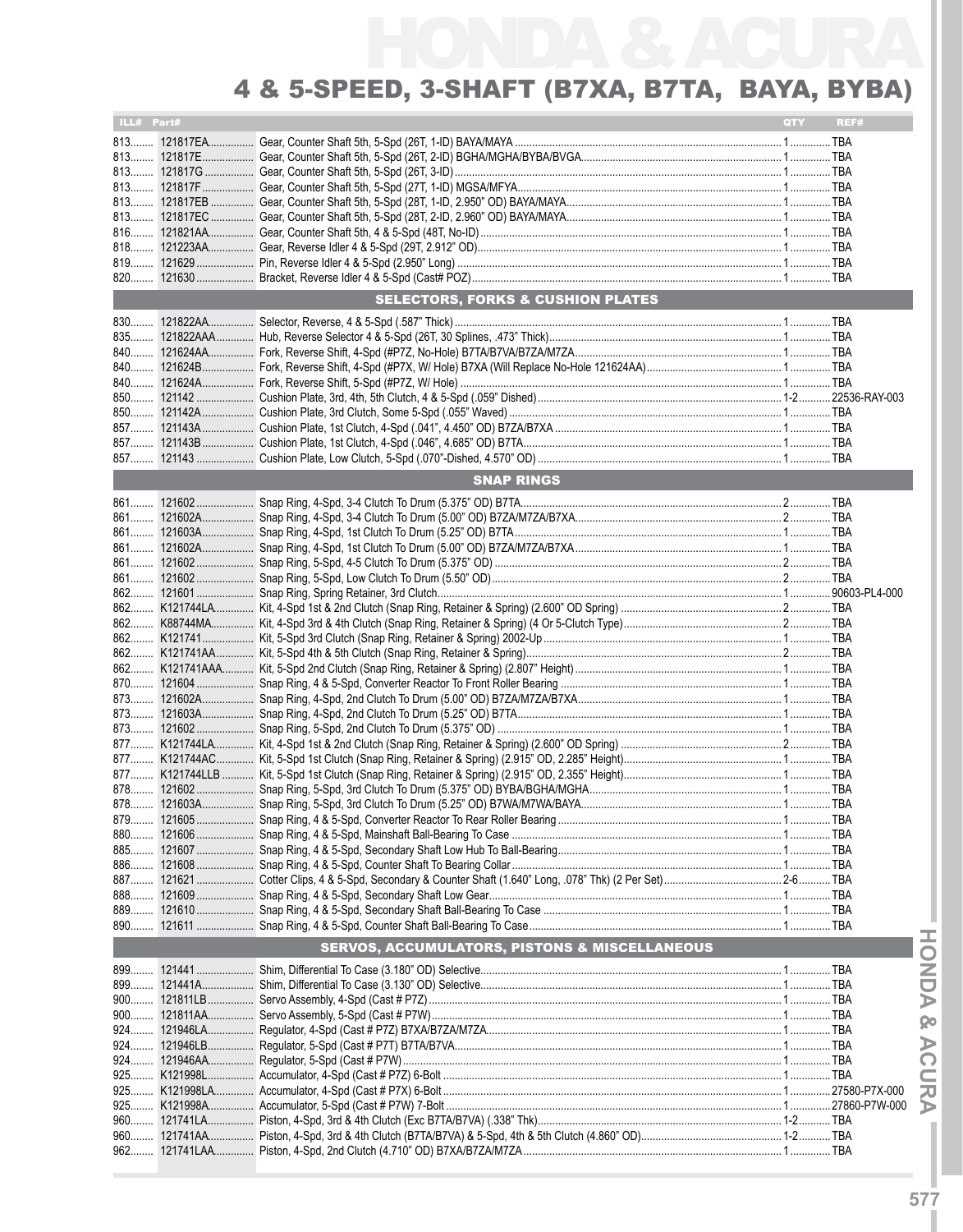| ILL# Part# | <b>QTY</b> | REF# |
|------------|------------|------|
|            |            |      |
|            |            |      |
|            |            |      |
|            |            |      |
|            |            |      |
|            |            |      |
|            |            |      |
|            |            |      |
|            |            |      |
|            |            |      |
|            |            |      |
|            |            |      |
|            |            |      |
|            |            |      |
|            |            |      |
|            |            |      |
|            |            |      |
|            |            |      |
|            |            |      |
|            |            |      |
|            |            |      |
|            |            |      |
|            |            |      |
|            |            |      |
|            |            |      |
|            |            |      |
|            |            |      |
|            |            |      |
|            |            |      |
|            |            |      |
|            |            |      |
|            |            |      |
|            |            |      |
|            |            |      |
|            |            |      |
|            |            |      |
|            |            |      |
|            |            |      |
|            |            |      |
|            |            |      |
|            |            |      |
|            |            |      |
|            |            |      |
|            |            |      |
|            |            |      |
|            |            |      |